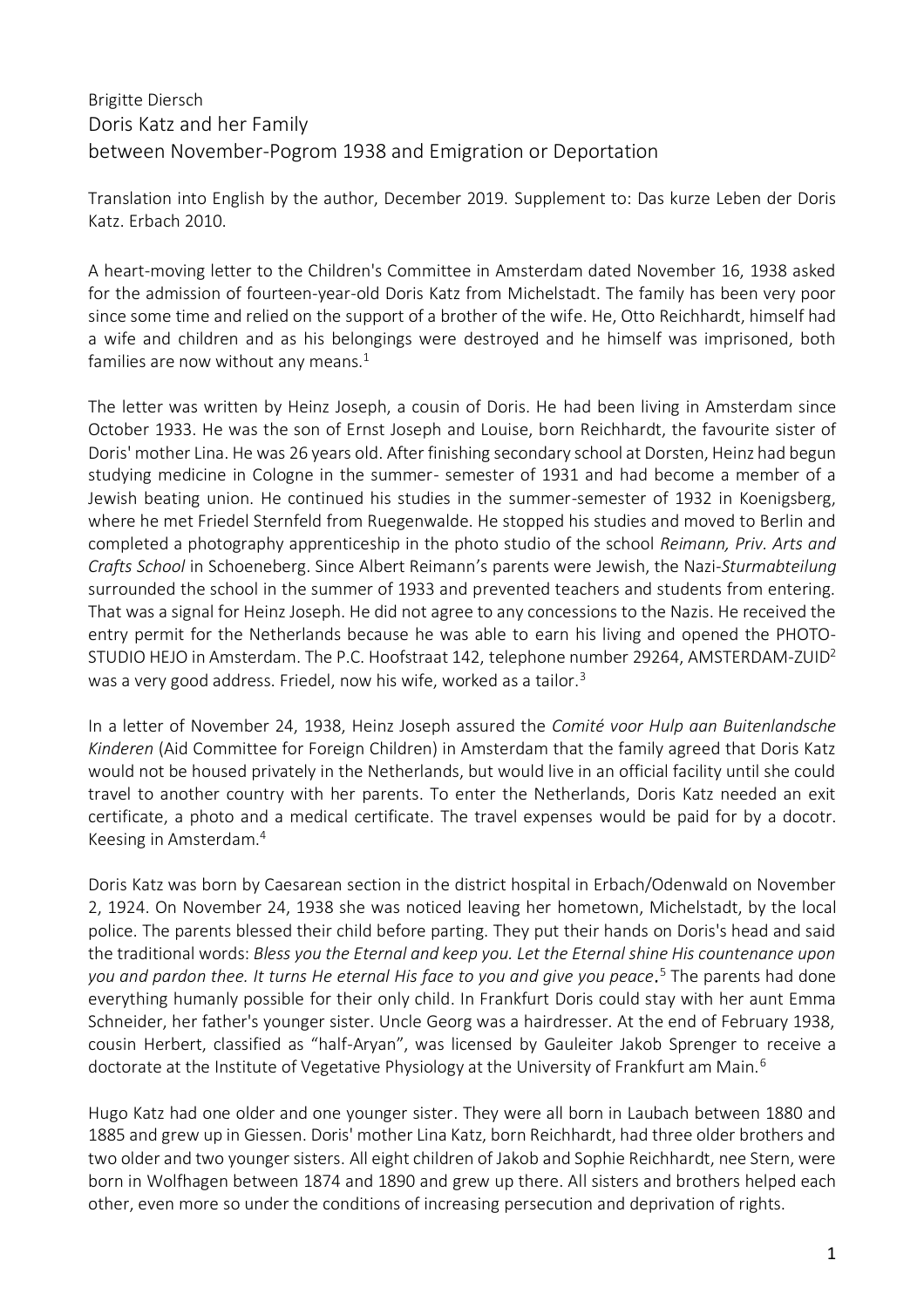The welfare office of the Frankfurt Jewish Community and the *Hilfsverein der deutschen Juden<sup>7</sup>* organized the transport of children to Holland, whose later emigration to another country should be assured.<sup>8</sup>

Doris Katz was chosen for one of the first transports to Amsterdam. All children wore nameplates around their necks. They were permitted to take one suitcase, one bag, ten *Reichsmark* and one photo with them. Toys and books were not allowed. A large steam locomotive pulled the train from Frankfurt Central Station via Mainz along the river Rhine to Cologne. This city had become a place of refuge for the Reichhardt family. Grandmother Sophie, four aunts and three uncles of Doris lived there. The train with Doris rode on. At the border inspection in Emmerich the last valuables were confiscated. At the first stop behind the border, all children received an unforgettable cup of hot chocolate and a delicious cheese sandwich.<sup>9</sup>

The personal details of Doris Katz are typewritten on a Dutch index card. Five addresses of Doris are registered until April 1940. The religious statement says: Ort. Isr., i.e. Jewish Orthodox.<sup>10</sup> They cooked kosher in most accommodations for Jewish refugees in the Netherlands to prevent religious conflicts. Refugees started with a quarantine. Doris Katz lived in Amsterdam, Zeeburgerdijk 321, outside the city near the Ijsselmeer, from December 7, 1938. This quarantine was built in 1918 for sick emigrants to North America and included porter's lodge, command centre, nurses' home and synagogue. There were ten wooden barracks with 164 sleeping places in bunk beds. The first group of refugee children from Germany arrived on November 28, 1938. At the same time, adult refugees with an entry visa for Palestine were accommodated. The barracks were draughty and barely heated. Outside it was cold and damp. A girl from Duisburg, two years older than Doris, who was staying in the accommodation in Bergen aan Zee, het Zeehuis, described the first nights: she woke up and did not know where she was, a girl screamed in the dream, one sighted, spoke, cried. It was very dark. The Red Cross metal beds creaked. The straw in the straw sack did not stay in the middle, her back lay on hard wood. She did not like to go out to the cold toilet, it was warm under the woollen blanket.<sup>11</sup> The daily routine was strictly organized, everything had its time: getting up, washing, making beds, breakfast, cleaning, lunch, supper, going to bed according to age. Night rest was obligatory for everybody. There were days for bathing. The food came in large metal containers and tasted metallic. A girl from Hanover, four years younger than Doris, described the food in Rotterdam as follows: everyone had to stand in line and receive a single punch of thick, yellow-shining chicken soup, almost inedible. The girls were not hungry enough to eat it with appetite. They thought of the warm cozy kitchen at home.<sup>12</sup> There were regular times for the mail deliveries. Doris certainly received mail from her mother. Letter writing was the means to stay in touch. There were visiting times. Could Heinz and Friedel Joseph visit their cousin?

Doris Katz's parents had not found an exile-country, they could not leave Michelstadt. Doris Katz was taken to Ruinen (Hoogeveen) on January 10, 1939. The Noorderhuis, Toldijk D 155, was a new building of the *Centraal Genootschap Voor Kinderherstellings- en Vacantie kolonies* (Central Cooperative for Children's Convalescence and Holiday Colonies). The large, bright, clean, friendly house stood empty in winter and was now given to the Refugee Committee. There was room for 90 children. The staff came back for opening in winter. The modern commercial kitchen was made kosher. The *Vluchtelingenbureau* rejected an application by A. Keesing, Amsterdam, Kloveniersburgwal 113, to include Doris Katz in his family. To prevent homesickness, the children were busy all day long. In the morning, they had to make their beds, as was common in hostels. They immediately received language lessons. The first sentence in Dutch was: *Jan is al wakker* (Jan is already awake). In February 1939 diphtheria broke out. Sick children went to the nearest hospital. Doris as well. On February 27, a girl, Irene Lion from Wesel,<sup>13</sup> who was half a year younger than Doris and had been with her in quarantine in Amsterdam, died. In April 1939, all children staying in Ruinen were taken to other homes.<sup>14</sup>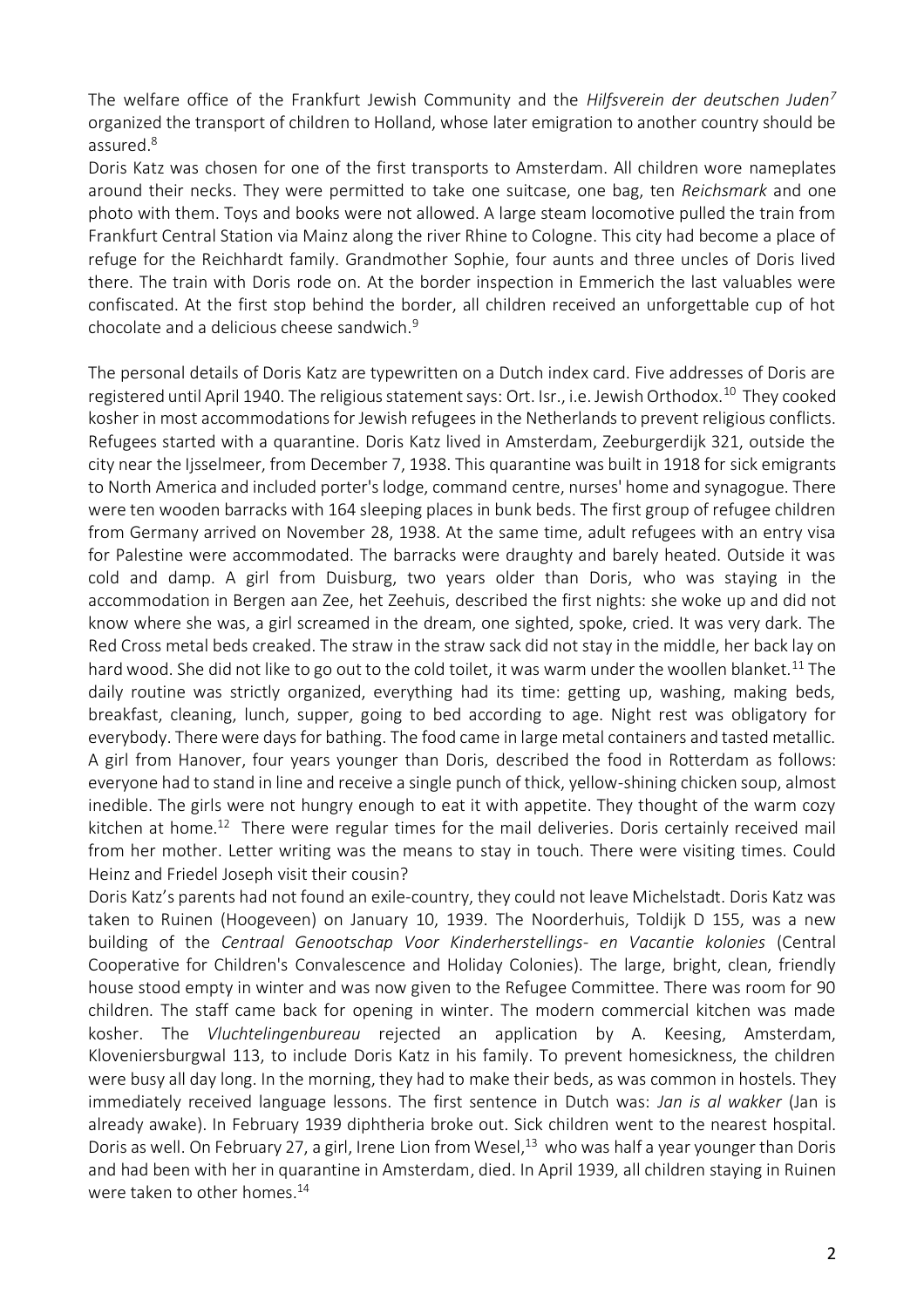On April 20, 1939 Doris Katz arrived in her third refugee shelter, in Soesterberg, Amersfoortsestraat 91. The house was built in 1920 as summer camp of the *Centraal Comité voor Protestantisme* (Central Committee for Protestantism) in Utrecht. Between December 24, 1938 and November 1939, about 100 refugee children from the Greater German Reich lived there. In one building was a common room and a dormitory for girls, in another one were one dormitory for boys and one for girls, and the canteen. The school was set up in the third building. Reveille was at 7 am, at 8 am tea and bread was served, lessons started at 9 am. After lunch at 12.30 pm teaching took place from 2 to 4 pm. For dinner at 5 pm the children got a cheese sandwich or jam sandwich and an orange, a banana or an apple. At 9 pm bedrest started.<sup>15</sup>

In May 1939, Heinz and Friedel Joseph left Europe. They went from Le Havre to São Paulo on the ocean liner Kerguelen of Chargeurs Reunis. Doris Katz's passport was valid until May 1939. This was typed down on the back of her index card: *pas geldig tot Mei 1939*. Written by hand is added: *Afgeloopen. Nog geen uitzicht voor ouders op emigr. Geen geld,* i.e. has expired, still no chance for parents to emigrate. No money.

From July 19, 1939 on, Doris Katz lived in Quarantaine Beneden Heijplaat, Rotterdam-West, Barak D-E. When it opened in 1934, it was the world's most advanced quarantine facility, that could house about 275 people. From December 1938 to November 1939, refugees were accommodated there, both adults and adolescents. The area was far out of town directly on the river Maas. Overhead cranes and docks were visible in the distance. Large ships passed by. There was a house for the manager and the Dutch staff, a kitchen building, a bathhouse and in the middle a boiler house with a high chimney. Five brick barracks were divided each into two dormitories, between which there was a common dining and recreation room.<sup>16</sup> Doris Katz exchanged letters with classmates from the Jewish District School Hoechst (October 1935 to November 9, 1938), especially with her best friend Hannah Oppenheimer from Fraenkisch-Crumbach, sent to England by Kindertransport in August 1939. The third girl of the *trio of friends*, Helga Reichelsheimer, had been sent to England via Bremen in June 1939, but had no money for stamps to write to her friend Doris. On September 3, 1939 Great Britain declared war on the German Reich because the Wehrmacht did not withdraw from Poland. Hannah asked Doris in Rotterdam to forward her letters to her mother, Margarete Oppenheimer, who was now living in Mannheim. Margarete Oppenheimer herself reacted immediately to the mail ban and asked Doris to forward the mail between Mannheim and England. Doris performed this task gladly and conscientiously. Mrs. Oppenheimer was her teacher in Mathematics and Physics in Hoechst.<sup>17</sup> All the refugees' mail was read in the home before being sent. Hardly anyone would have complained in a letter in order not to make the recipient's heart heavier than it already was because of the situation and the separation. On the reply card to Mrs. Oppenheimer of October 9, 1939 Doris Katz wrote in the end: *For me, thank God, everything in the best butter and Shabbat evening, I even called my Mum who paid the call. Of course, the joy was very great, as you can imagine.*

Doris had been away from home for ten months when she was able to congratulate her mother on her birthday by phone. Lina Katz turned 58 on 8 October.<sup>18</sup> The Police Registration Office in Cologne registered Lina Katz as a visitor at her mother Sophie Reichhardt, Hohenstaufenring 53 / 55, from October 2 to 26, 1939.<sup>19</sup> Emil, the eldest of the Reichhardt siblings, lived at Hohenstaufenring 53/55 in a comfortable five-room apartment with a telephone connection.<sup>20</sup> He had been an Upper Post office man, and was forced to retire because he was a Jew. <sup>21</sup> After his first wife Frieda, b. Loewenstein, died, Emil Reichhardt married her older sister Rahel in 1932. His daughter Bertha had emigrated to the USA with husband Kurt Madelong in June 1939. Via the Panama Canal they went to Los Angeles.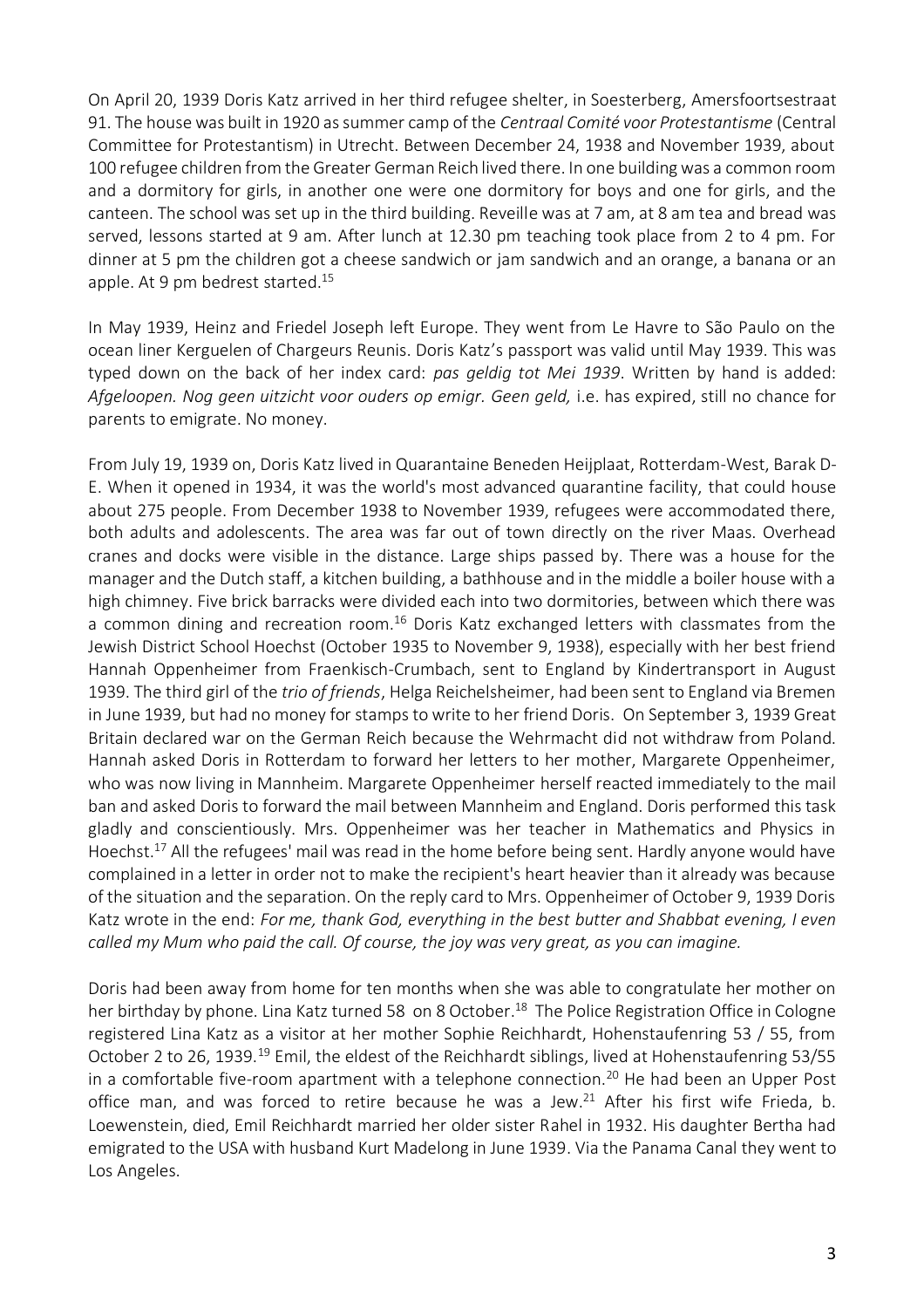In October 1934 eighty-five-year-old Sophie Reichhardt had fled from hometown Wolfhagen with her unmarried eldest daughter Clara and her married youngest daughter Martha Klebe, with husband Samuel Klebe and daughter Ulla.<sup>22</sup> Together, the five moved to Cologne in an apartment in Venloer Strasse No. 59. They had to give up the old department store L. Reichhardt in Wolfhagen, Schuetzeberger Strasse 27. They had to leave the graves of the ancestors, of grandfather Jakob Lazarus Reichhardt (01/03/1846-04/1/1926) and great aunt Malchen Stern (12/06/1836- 08/26/1928). In Cologne, Samuel Klebe and two partners ran a textile trading company at Wollkueche No. 20-24.<sup>23</sup> In July 1939, the Klebe family emigrated to Kenya, where they ran a small farm in Kitale. Sophie and Clara Reichhardt moved to the Hohenstaufenring. There Sophie Reichhardt, b. Stern, born on September 6, 1849 in Guetersloh, celebrated her 90th birthday with her children Clara, Emil, Otto and Anna with wives and husbands, but without grandchildren.

After 17 years, Anna and Leopold Wertheimer had to give up the department store Reichhardt in Hockenheim, now Adolf Hitler Strasse 13. The childless couple moved to Cologne-Lindenthal on November 1, 1937, into a beautiful apartment in Rueckertstraße 1.

Otto Reichhardt deregistered from Michelstadt for Cologne on March 20, 1939, his wife Milly followed on June 2, 1939. Son Erich had become a baker and emigrated to Palestine in September 1934. His brother-in-law Hellmut Stern later claimed that if Erich had stayed in the kibbutz for one more year, his parents would have been allowed to follow him from Germany. But Erich married and moved to Rishon-le-Zion.<sup>24</sup> - Daughter Aenne was taken to New York by acquaintances at the end of December 1936. Daughter Lotte followed her parents from Frankfurt to Cologne.

What they did to merchant Otto Reichhardt (60) and his family in Michelstadt in the pogrom evening of November 9, 1938 would not have been considered possible by any civilized Odenwald Christian in the 20th century. After a brutal robbery on the Reichhardt department store and the family's home in Braunstrasse 14 a riot followed and a torture parade through the streets of the city to the marketplace in front of the historic town hall from 1484. Then the last men of the Jewish community of Michelstadt were arrested overnight in the small detention cell in the historic town hall.<sup>25</sup> The next morning seven men were transported to concentration camp Buchenwald near Weimar. The ride on an open lorry took all day, so they had to wait overnight to be admitted.<sup>26</sup> Otto Reichhardt was released on December 5 after his mother Sophie in Cologne had transferred money for a train ticket. Back in Michelstadt, Otto Reichhardt sent the youngest daughter Gertrude to Beelitz near Potsdam on December 14, 1938. The director of the Jewish children's home there, Sally Bein, was married to Rebeka, b. Loewenstein. To leave Michelstadt Otto had to sell the house in Braunstrasse, as his sister Lina has to sell her house in Schulstrasse.

What had happened to the Reichhardts in Cologne during the November pogrom 1938 is not known. In the morning of November 10, 1938, all six Cologne synagogues were burned down or destroyed. Jewish shops and apartments were plundered and demolished.<sup>27</sup> From Cologne and its environs, about 800 men were arrested and imprisoned in the Klingelpuetz prison or the Brauweiler provincial labour institution. After a few days, some men were released, the majority was transported by rail to concentration camp Dachau.<sup>28</sup> Unlike their brothers Carl Reichhardt from Dortmund and Otto Reichhardt from Michelstadt, Emil Reichhardt (64), Leopold Wertheimer (68) and Samuel Klebe (44) were not tortured in a concentration camp.<sup>29</sup>

Carl Reichhardt (59), wine merchant in Dortmund, had been deported to concentration camp Sachsenhausen near Berlin. He was released on December 23, 1938.<sup>30</sup> He had to leave Germany and fled to England with his wife.

On November 12, 1938 the *plenipotentiary for the Four-Year Plan* used the November pogroms for three restrictive decrees. The decree for atonement for Jews of German nationality called for the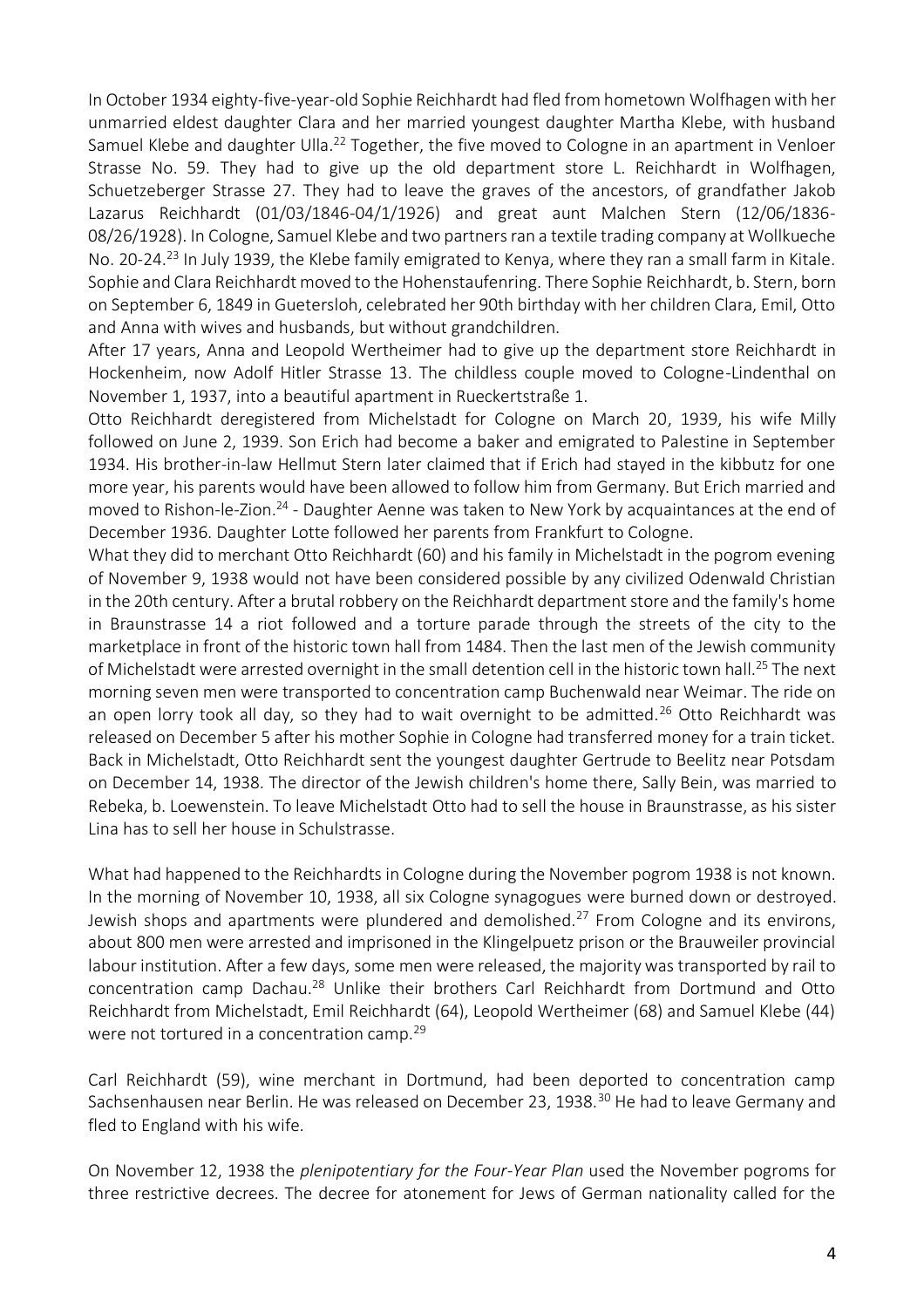payment of 100 million Reichsmarks. The decree on the Elimination of Jews from German Economic Life prohibited Jews from operating retail, mail order or order accounts as well as the independent operation of a handicraft business as of January 1<sup>st</sup>, 1939. And the *decree on restoration of the street scape at Jewish business stores* demanded that the Jewish owners immediately remove at their own expense all damage to their shops and apartments during the pogrom on November 8, 9, and 10, 1938. Any insurance claims were confiscated *in favour of the Reich*. <sup>31</sup> These decrees were published in German daily newspapers. More enactments and decrees should regulate the implementation. Where there were still assets, payments were blackmailed. Thus, neither Hugo Katz nor Otto Reichhardt in Michelstadt,<sup>32</sup> nor Samuel Klebe in Cologne or Carl Reichhardt in Dortmund had a chance to reopen their businesses. At the end of December 1938, the Reich Ministry of Labour issued a secret decree calling on the employment offices to *ensure the immediate employment of unemployed Jews in public and private companies (taking care to separate them from the general public) as otherwise they might have to be supported by public funds*. 33

The wartime economy changed life in Germany. Immediately, restrictions were enacted for everyone even more incisive ones for Jews.

On September 4, 1939, people in Cologne experienced the first air raid alarm. By mistake, the antiaircraft guns fired a squadron of German aircraft. The following night, the arrival of Allied aircraft triggered an air raid. Jews were only allowed to visit separate air raid shelters.

What plans did the Reichhardt siblings discuss during the three weeks of October 1939 when Lina Katz was in Cologne? Did they also remember the hopeful times before World War I in Erfurt, the large Thuringian trading city in the middle of Germany, where Otto Reichhardt had worked from 1904 to 1910 as a commissary, where his sisters Anna (as a tailor) and Lina and Martha had worked just for some time. $34$ 

On October 22, 1939, Doris Katz wrote to Ms. Oppenheimer: *the Quarantaine is now only quarantine by name. As it is well suited for this purpose and was available, refugees came here. In the beginning, it really served as a quarantine for the newcomers, but not anymore. Unfortunately, we cannot learn a profession here, but we have lessons. Commercial calculation and languages, which are also of importance. There are quite nice girls, but I do not have a girlfriend among them. I do not get along with them that well, but I still have the 'Hoechster'* [i.e. classmates from the Jewish District School at Hoechst]. *Unfortunately, they are not here, but we always write to each other.*

Since April 1934 cousin Heinz's parents lived in Rotterdam. Aunt Louise and uncle Ernst Joseph could no longer run their fashion store in Dorsten, Markt 14, because they lost their customers and their credit had been terminated at short notice. In April 1934, they received an entry permit for Rotterdam, where they opened a small drugstore on Schieweg 113c, with six shelves and two packing tables. Thus, they could earn their living.<sup>35</sup> Cousin Margarete Joseph, almost five years older than Doris, was sent to aunt Anna at Hockenheim.<sup>36</sup> Anna had opened the Reichhardt department store in Obere Hauptstraße 13 before she had married Leopold Wertheimer. Aunt Anna gave needlework lessons, and Margarete Joseph had to study with her to get an entry permit for the Netherlands. On September 21, 1934, *Grete* was permitted to follow her parents to Rotterdam. Was she able to visit her cousin Doris in the Quarantaine in 1939?

On November 2, 1939 Doris Katz was transferred to Hoogstraat 79. It was her 15<sup>th</sup> birthday. Her address was now: Rotterdam, Achterklooster 40. The Dominican monastery had been dissolved already in the Reformation period and was situated in the disreputable harbour district. Since April 1939, the building served as an accommodation for 100 children. The rooms were uncomfortable large and high. The children were hardly allowed to go outside. Doris Katz wrote to Mrs. Oppenheimer the fourth postcard on November 18, 1939: *We moved last week [...] I do not know exactly why*. - The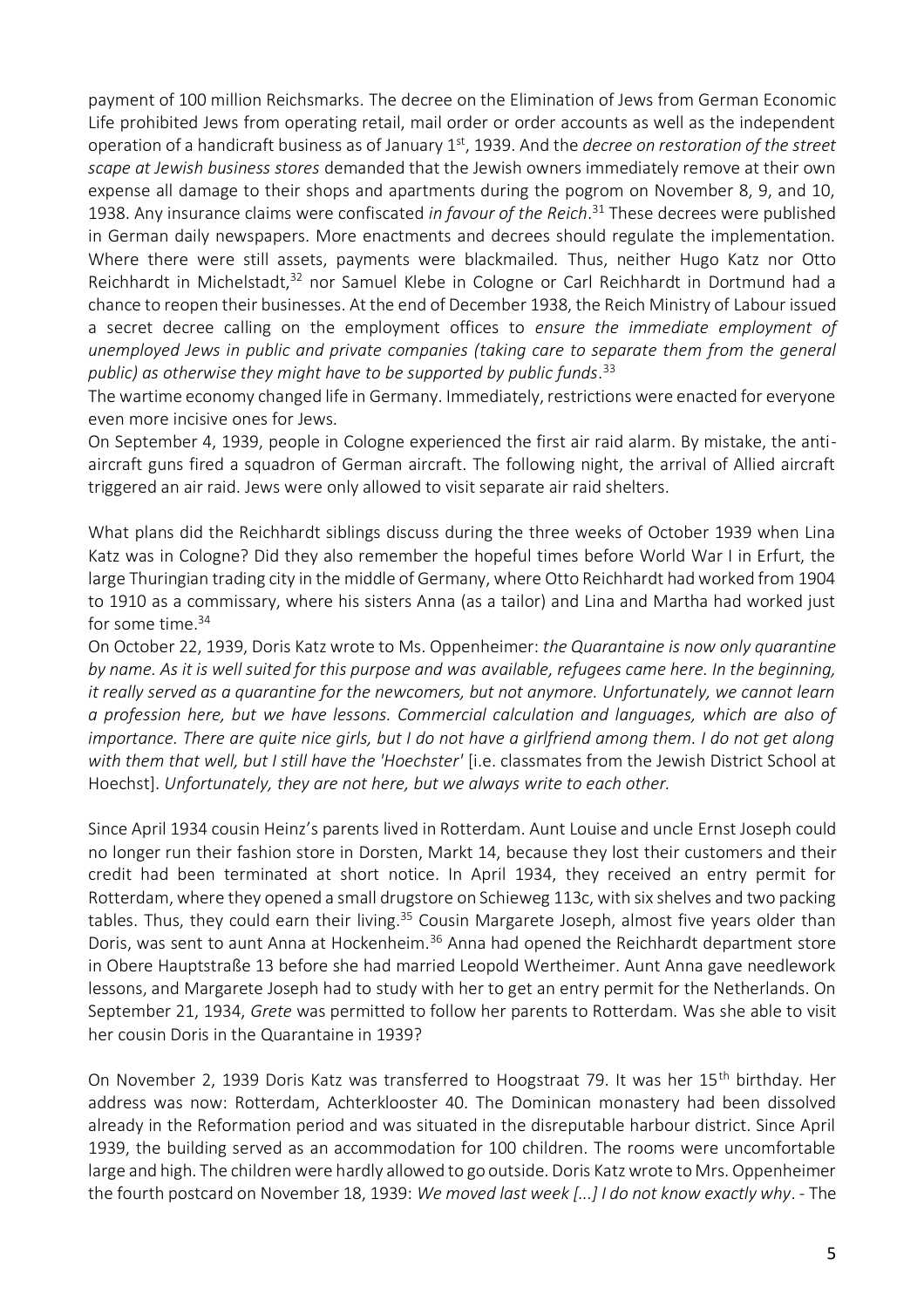Quarantaine Beneden Heijplaat was used for 181 passengers of the St. Louis. The ten-year-old transatlantic passenger ship of the Hamburg-America Line (HAPAG) had reached Havana on May 27, 1939. But passengers, Jewish refugees with tourist visas, were not allowed to land. Neither the United States of America nor Canada agreed to accept them, therefore the St. Louis had to return to Europe. She was allowed to land in Antwerp. Belgium accepted 214 of the passengers, France 224 and Great Britain 287.<sup>37</sup> - Did the German refugee children know that? Doris was allowed to spend Sabbat with her relatives. What did the Joseph family talk about?

Doris went to a school for housekeeping. She wrote about this to Ms. Oppenheimer, and that her parents and she herself were very happy about that. An event was the visit of Dina Meier from Reichelsheim and Edith Freudenberger from Darmstadt. Another event was the visit of Recha Kahn, the second wife of the headmaster of the *Jewish District School Hoechst*, with her son Meinhold, about three years younger than Doris. They could all leave Europe on board of the SS *Rotterdam*. Two weeks later, they were greeted by the Statue of Liberty in New York Harbour. Doris continued going to school in Rotterdam, struggling with Dutch language and needlework, and was anxious about her report card. At the end of January 1940, she wrote to Ms. Oppenheimer on pages torn out of a notebook because she had ran out of stationary.

In April 1940, the facility in the Achterklooster was closed for structural reasons. Doris had to bid farewell to cousin Grete, aunt Louise, and uncle Ernst. April 17, 1940 marked the last change of location on her index card. A letter from England by Hannah was forwarded by Doris with a short note on the reverse: *Dear family Oppenheimer! In a hurry, that the letter still goes off. I have a new address: D.K. Huize Kraaibeek, Driebergen (Holland).*

The property Hoofdstraat 63 in Driebergen dated from the early 19th century and was renovated in 1910. There were 25 rooms. Eighty-five refugee children lived in the large building. They had to clean a lot and received little lessons. Going out for a walk after dinner was allowed only under supervision and in rows of two behind each other. A girl wrote to her parents that the staff was very unfriendly, she only managed to mail the letter into a mailbox because she was in the last row.<sup>38</sup>

After the *lightning victories* over Poland, Denmark and Norway, the *Wehrmacht* started the western campaign. On the clear full moon night of May 10, 1940 from three o'clock on the sky over the Netherlands was full of *Luftwaffe* airplanes. German airborne troops were dropped off near Rotterdam, The Hague and Dordrecht, causing great terror and confusion. In the early hours of the morning, Wehrmacht troops crossed the borders of the neutral Netherlands, Belgium and Luxembourg in their entirety. In the early afternoon of May 14, the *Luftwaffe* bombed the city center and the port of Rotterdam. The old town was laid in ruins, including Achterklooster 40. 814 people lost their lives. The American consulate with its archive was destroyed, including all documents required for entry visas. The prison, where Ernst Joseph was imprisoned immediately after the German invasion for being German, was also damaged. Ernst Joseph could escape and go back home to his wife and daughter at the Schieweg, where the bombs had done little damage. The radio reported that Queen Wilhelmina and the government had gone into exile in London after fierce battles. The mood was panicky, especially among the Jews from Germany. The next day, May 15, 1940, the Netherlands capitulated. A German military administration was set up. The occupiers confiscated Huize Kraaybeek. On May 21, 1940, all German refugee children were taken from Driebergen to Amsterdam. The former administrative building of the Koninklijke Hollandsche Lloyd in Oostelijke Handelskade 12 served as refugee accommodation from August 1939 to October 1940. Doris Katz stayed there for ten days.

On May 30, 1940, Doris Katz was one of the forty refugee girls from the Greater German Reich that were moved to the Nederlands Israelitisch Meisjesweeshuis in the Rapenburgerstraat 171. The old house was already overcrowded. The girls were accommodated in a building opposite with an their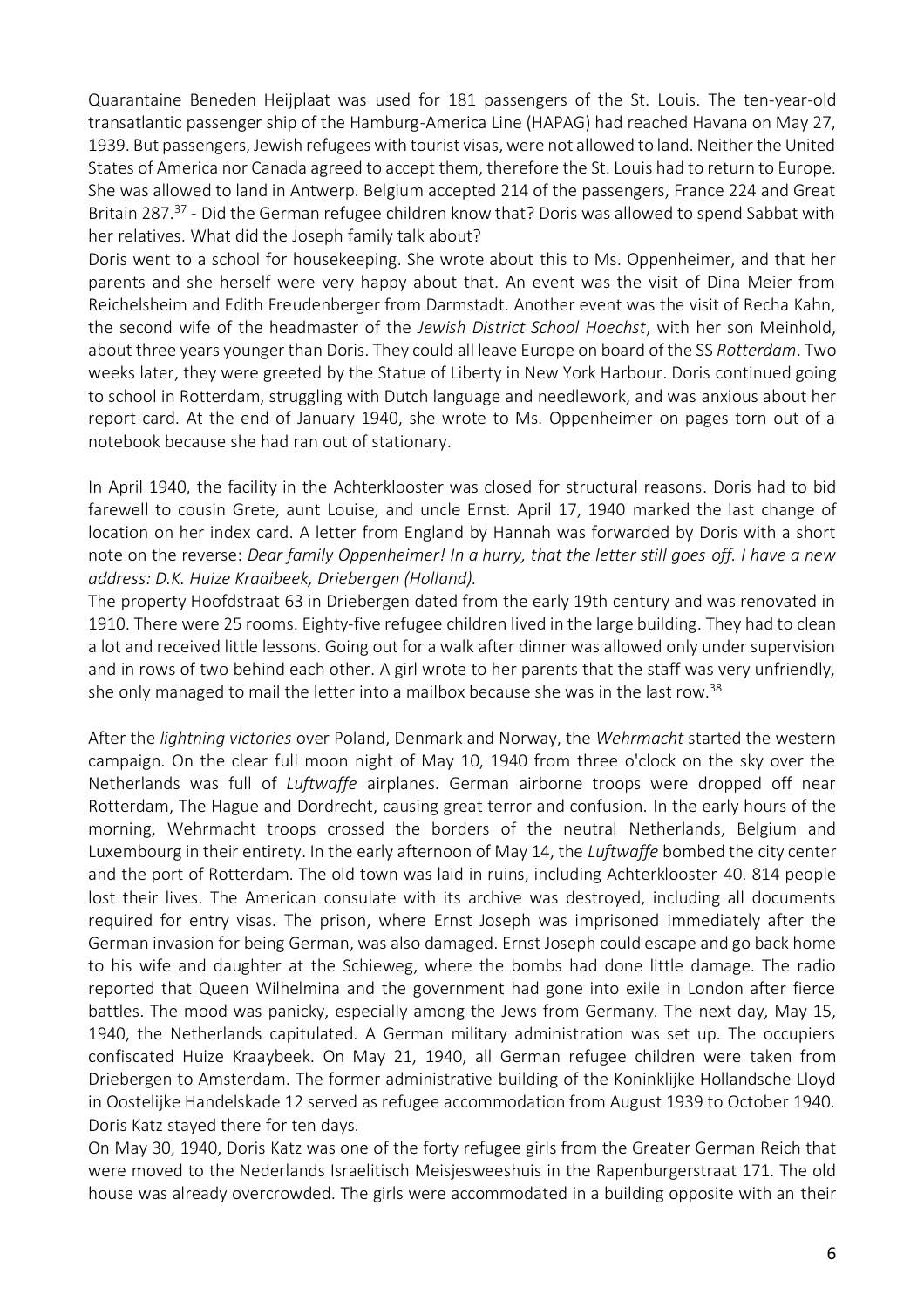leader. For Betsy Vromen-Snapper (born 1892) that brought a lot of work and a lot of worries. She had to work together with the refugee committee, later with the Jewish Council, with the Aliens police and other institutions. She was the deputy director of the orphanage and supported the seriously ill director Rebecca Frank (born 1876).<sup>39</sup> Ms Frank continued censoring the girls' letters.

In Cologne, Emil Reichhardt (66) died in his apartment early morning of July 12, 1940. The cause of death was coronary artery calcification. *Merchant* Otto Reichhardt, Cologne, Goerresstrasse 15, reported the death on the same day at the registry office Cologne III and had to sign the death record with *Otto Israel Reichhardt*. 40

In the autumn of 1940, German Jews were expelled from the coastal area of the occupied Netherlands. On September 7, 1940, the Joseph family had to move to Apeldoorn, Marialaan 18. A Dutch friend sold the store at Rotterdam, and Ernst Joseph could start a small wholesale trading with perfumery were. He earned just enough to urn a living.

In Cologne, merchant Leopold Wertheimer killed himself. He was last seen alive at 5 pm on February 16, 1941. At 7 pm he was found dead in the *Wassergraben* on the *Gruenguertel*, Gleuelerstrasse, behind the Deckstein mill. Three days later the 14th Criminal Investigation Department reported *Suicide by drowning* at the registry office Cologne Lindenthal.<sup>41</sup> Leopold Wertheimer (70) had been afraid of being deported, like his sister and relatives from his place of birth Bretten and over 6,500 Jews from Baden and the Saar Palatinate who had all been freighted by train to the French internment camp in Gurs on 21 and 22 October 1940.<sup>42</sup>

In Michelstadt, the purchase contract for the house of Otto Reichhardt, Braunstraße 14, was signed on February 24, 1941. The money should have enabled Otto and his family to emigrate. It was too late. The purchase contract for the property at Schulstraße 3 in Michelstadt could only be signed on 10 July 1941. On the same day, Hugo Katz unsubscribed for Mainz. On April 5, 1941 the merchant had already been registered temporarily in Mainz, Bilhildisstraße 17 as a *worker*. Now he was considered an *unskilled labourer*, presumably conscripted in the Blendax factory like another Michelstadt merchant, Moritz Rothschild.<sup>43</sup> Lina Katz followed her husband a month later. The address in Mainz was Margaretengasse 28, 1st floor. This was a Jewish house diagonally opposite the ruins of the splendid synagogue, which had been built in the Moorish style in 1879 according to the plans of city architect Eduard Kreyssig and had been plundered and set on fire in November 1938.<sup>44</sup>

In Cologne, Sophie Reichhardt died in Hohenstaufenring 53-55 on September 7, 1941, one day after her 92nd birthday. *Unskilled worker* Otto Reichhardt, Goerresstraße 15, reported her death the following day at the registry office Cologne III. Old age is registered as cause of her death.<sup>45</sup>

On October 21, 1941, the first great transport of Jews from Cologne went eastward. Otto Reichhardt, his wife Emilie and their daughter Lotte were on the lists, as well as Clara Reichhardt and Anna Wertheimer.<sup>46</sup> The day before, Otto Reichhardt wrote a postcard by airmail to his younger brother Carl Reichhardt in Pittsburgh, USA, *that we are leaving tomorrow*.

Carl Reichhardt and his wife Martha had emigrated from England to the U.S.A. to their daughter. There Carl earned his living by equipping sewing machines with electric motors. Lore Reichhardt had started studying economics in Cologne in the summer-semester of 1932.<sup>47</sup> In winter-semester 1932/33 she had registered to study law at the Ludwig Maximilian University of Munich.<sup>48</sup> She was expelled by Nazi-students. Back in Dortmund, she fell in love with the dentist Fritz Weinberg, they married and emigrated to Pittsburgh, Pensylvania (U.S.A.) in May 1938.<sup>49</sup>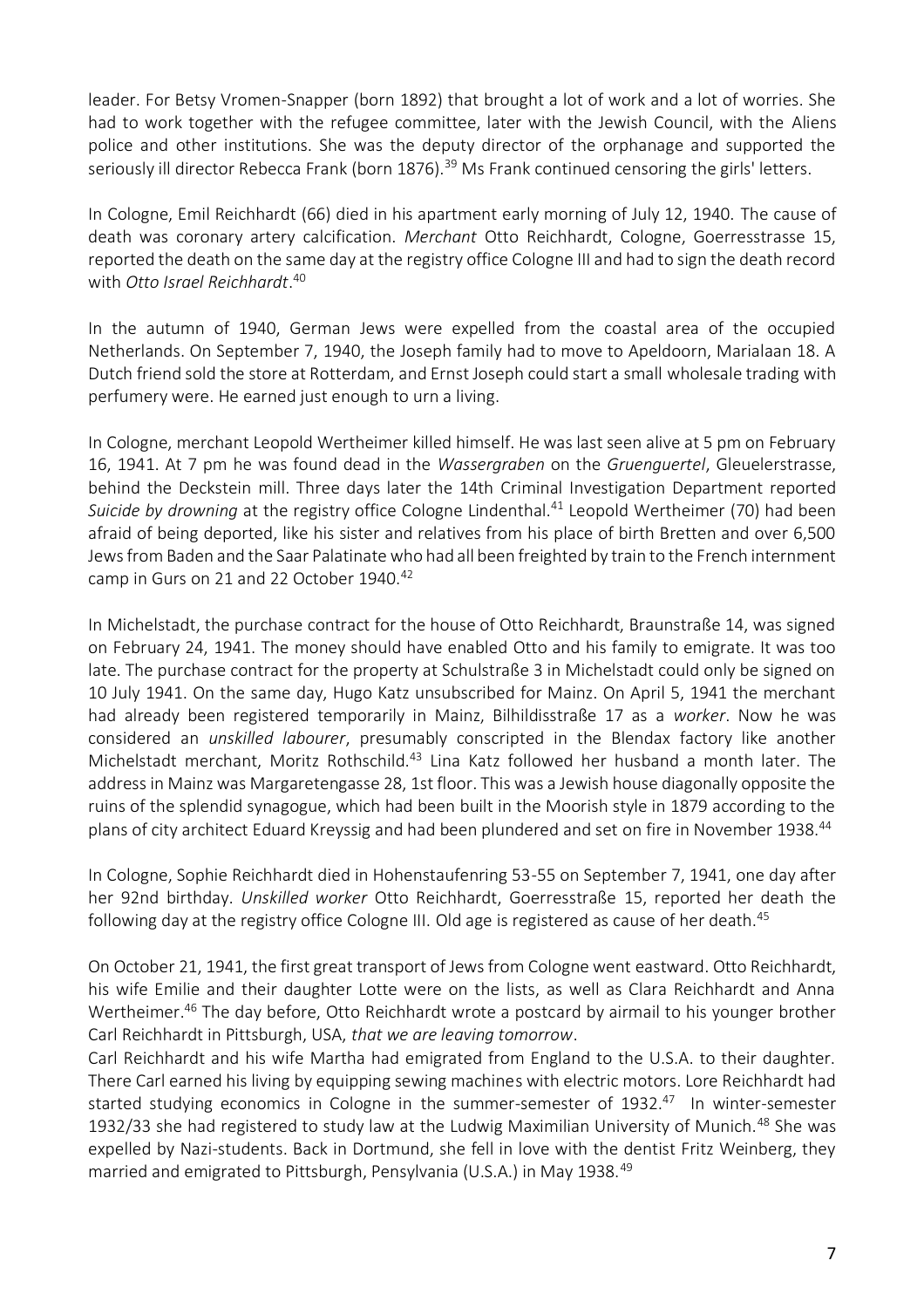Lina Katz in Mainz asked, in a letter dated December 2, 1941, at the Michelstadt district court whether she could receive the contracted sale cash payment of 1,000 Reichsmark, as the responsible notary had been called up for military service. According to the *Memorial Book Victims of the Persecution of Jews under the National Socialist Tyranny in Germany 1933 – 1945* of the *Federal Archives of Germany* the parents of Doris Katz were transported from Mainz-Darmstadt on Wednesday, March 25, 1942, to the ghetto in Piaski.

The sisters Cilly and Jutta Levitus from Frankfurt am Main had been admitted to the Nederlands Israelische Meisjesweeshuis in the Rapenburgerstraat 171 in November 1938. They learned in May 1942 that their mother and their little brother had travelled eastward by train. This was written by their mother on a postcard to a friend in Amsterdam. Many of the girls received such news. They arrived daily. The girls were prepared.<sup>50</sup> From May 1942 on, all Jews from the age of six on had to wear a yellow star with the inscription *Jood* on their clothing. The *Joodsche Raad voor Amsterdam<sup>51</sup>* handed over a large box of cloth stars in the office of the orphanage. Because the material was so bad, the girls had to separate the stars before each wash and then sew them on again.<sup>52</sup> In the German Reich, the yellow badge had to be worn in public since September 1, 1941.<sup>53</sup>

In June 1942 the Jewish children's home in Beelitz was closed. On June 13, Gertrude Reichhardt, together with director Sally Bein, his wife Rebekka and daughter Liza and 25 more helpers and children were transported from Berlin-Potsdam to Sobibor. From July 1942, calls for employment in Germany were sent to the orphanage in Amsterdam for girls from 16 to 18 years. That meant transport to the east, from where nobody came back. A scarlet fever epidemic, perhaps made up to keep the Nazi's away, in the orphanage led to quarantine until November 1. From that date on, girls who had revceived a call had to follow through. The *Joodsche Raad voor Amsterdam* tried to save as many people by granting exemptions. Betsy Vromen-Snapper used this to reclaim the older girls, who had to do necessary work in the orphanage.<sup>54</sup>

Since April 30, 1942, cousin Margarete Joseph had such a coveted ban by the *Joodsche Raad* (Jewish Counsil) in Apeldoorn in her passport. She worked and lived as a seamstress at Zutphensestraat 106. That was the *Apeldoornsche Bos*, the psychiatric clinic for Jewish patients in the Netherlands.<sup>55</sup> In August 1942, her father, Doris' uncle Ernest Joseph, was arrested and sent to the labour camp Vught. On October 2, 1942 aunt Louise Joseph was arrested at home, Marialaan 18, by an SS man. Margarete did not want to leave her mother alone. On October 3, 1942 both women were delivered to Kamp Westerbork, Ernst Joseph was taken to there from Kamp Vught on October 4. On October 16, 1942, Ernst and Louise Joseph had to board the long freight train. The transport ended in Auschwitz. Margarete stayed in Kamp Westerbork as a seamstress.<sup>56</sup>

In Amsterdam, on February 10, 1943, all five Jewish children's homes were evacuated. In the Rapenburgerstraat they had prepared their backpacks already a year earlier. The older girls had to support the little ones. There should be no panic. A swarm of young men from the Westerbork security service also helped. In front of the house stood the big green trucks of the raid squads and security policemen in green uniforms supervising the transport. At the Panamakade a passenger train was ready. When it left that the evening there were 184 people on board, including 70 girls and staff from the orphanage in the Rapenburgerstraat. At night the train arrived at Camp Westerbork.<sup>57</sup> There cousins Margarete and Doris met. Both were without a message from their parents, who had been transported east, as were their relatives from Cologne. Margarete Joseph was transferred to Camp Vught on February 20, 1943. Doris Katz left with a transport on March 2, 1943, which arrived at the Sobibor extermination camp on March 5.<sup>58</sup>

Margarete Joseph was relocated to Camp Westerbork on September 21, 1943. On March 3, 1944, she was deported to Auschwitz.<sup>59</sup> At the Birkenau extermination camp, she realized that her parents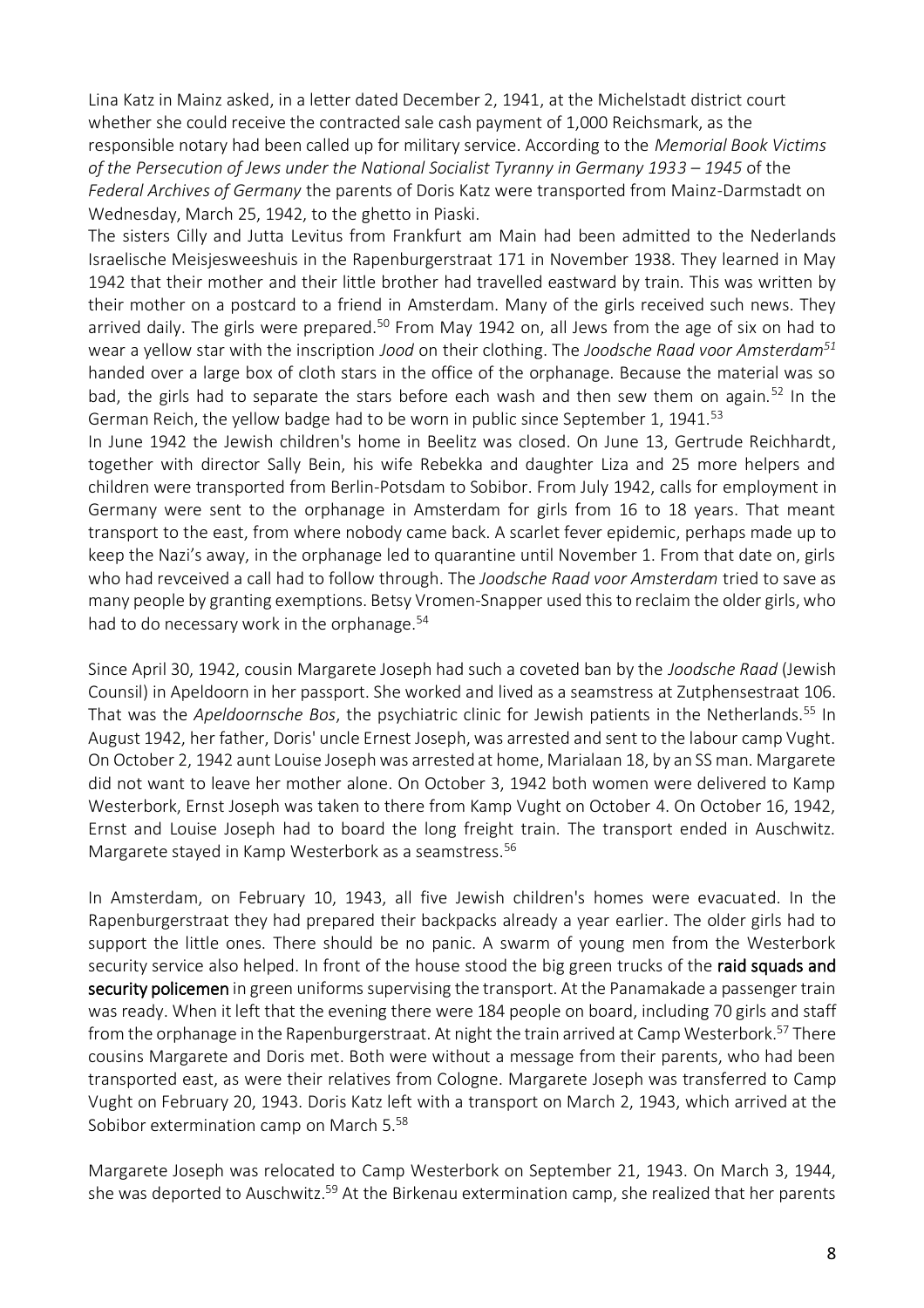were not to be found because they had been suffocated with poison gas immediately after they arrived and then had been burned. Margarete Joseph was tattooed the numbers 75841 in her right forearm, her prisoner number. On January 18, 1945 Margarete Joseph was transported on open freight cars to Berlin, and from there to the crowded women's concentration camp Ravensbrueck. After three weeks, she was taken by a passenger train to the subcamp Neustadt-Glewe to work in the local aircraft factory.<sup>60</sup>

On May 2, 1945, the camp was liberated by Soviet soldiers. Margaret Joseph returned to the Netherlands.<sup>61</sup> In the summer of 1946 she followed her brother to Brazil.<sup>62</sup> By order of July 9, 1949, the district court of Dorsten set May 8, 1945 as the date of death for Louise and Ernst Joseph, as *no other date of death could be determined*. 63

On May 8, 1945 Selma Biedenkapp, b. Katz, the older sister of Doris father Hugo, was freed in the concentration camp Theresienstadt. After her husband Julius Biedenkapp had died on January 2, 1945, she had been without the protection of *intermarriage* with a Christian and was deported on February 14, 1945 from Frankfurt to Theresienstadt. She died at the age of 74 on October 11, 1954 in the Laubach retirement home.<sup>64</sup>

No other members of the Katz and Reichhardt families transported *eastward* survived.

After the end of the war, it took years until the relatives in Frankfurt, U.S.A., Sao Paulo, Kenya and Israel were sure that nobody would ever return. They could not talk about the lost ones to their children. They did not forget murdered relatives and friends till the end of their lives.

Kurt Hecht, born in Michelstadt in December 1923, emigrated to New York still in December 1940, notified the *Central Bank for Names of the Shoah Victims at Yad Vashem, Jerusalem* on October 4, 1996, that Doris Katz died in Bergen-Belsen in 1941-1942. Under *Relationship to deceased*, he stated: *Fellow Student and Friend*. Kurt Hecht died in July 1997. At that time *the Memorial Book* of the Federal Archive *Victims of the Persecution of Jews under the National Socialist Tyranny in Germany (1933-1945),* which is updated every six months, was not yet available as online version,.<sup>65</sup>

Remarks:

Many thanks to Robert Weinberg (USA) and Suzanne Weinberg (Paris) for many insights into the Reichhardt's family history. Suzanne Weinberg gave me the reference to *www.dokin.nl*. Without the research work of Miriam Keesing: *German and Austrian War Children in The Netherlands*, I would not have been able to follow the path of Doris Katz there. I am also indebted to Miriam Keesing for information about the refugee shelters in the Netherlands. I thank Claudia Gari (São Paulo) for family reports and family photos from the estate of the Joseph siblings.

<sup>&</sup>lt;sup>1</sup> Brigitte Diersch: ... wir schaufeln ein Grab in den Lüften... Das kurze Leben der Doris Katz [...we shovel a grave in the air ... The short life of Doris Katz, in: "gelurt" Odenwaelder Jahrbuch für Kultur und Geschichte 2010. Erbach 2009, p. 204.

 $2$  https://de.wikipedia.org/wiki/ PC Hooftstraat (Call: 12.09.2019).

<sup>&</sup>lt;sup>3</sup> University Archive Cologne, Matrikelkartei I (1919-1935), access 600/37. - Swantje Kuhfuss-Wickenheiser: The Reimann School in Berlin and London 1902-1943. A Jewish enterprise for the education of art and design of international character up to the annihilation by the Hitler regime. Aachen 2009, pp. 305-309. - Records of Margarete Bock, São Paulo, about her brother Heinz Joseph. Family archive Gari-Joseph.

<sup>4</sup> <http://www.dokin.nl/deceased-children/doris-katz>(Call: 23.08.2019).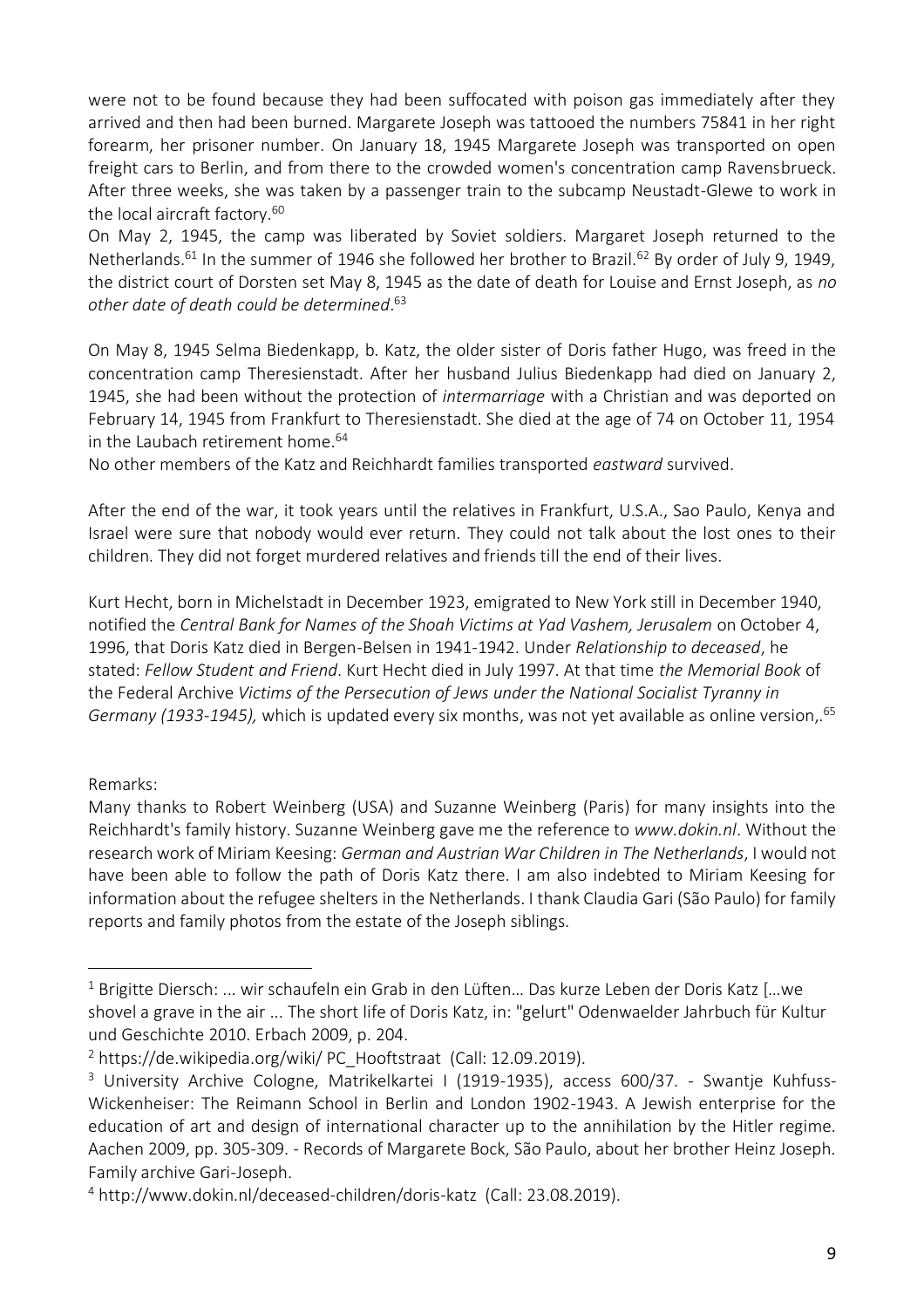<sup>5</sup> Ruth David: A child of our time. Memories of a Jewish girl to Germany and to British exile. (German version: 2nd ed., Wiesbaden 2005, p. 69).

<sup>6</sup> University Archives Frankfurt, Dept. 604 No. 674.

 $7$  Founded in Berlin in 1901 as an aid organization for the needy, forcibly integrated into the Reich Association of Jews in Germany in 1939. Enzyklopaedie des Nationalsozialismus, editor Wolfgang Benz u. a., 5. Aufl., 2007, p. 562.

8 Juedisches Nachrichtenblatt, Berlin, 29.11.1938 and 02.12.1938.

<sup>9</sup> https://de.wikipedia.org/wiki/Kindertransport. (Call: 23.08.2019).

 $10$  Nationaal Archief The Hague (2.04.58 inv 130), kind information from Miriam Keesing, Amsterdam, from 28.01.2015.

<sup>11</sup> Hanna Kalter Weiss: Scuds. A Teenage Jewish Refugee in Nazi-Occupied Holland. Jerusalem, New York 2006, p. 8.

<sup>12</sup> Ruth Herskovits-Gutmann: Auswanderung vorlaeufig nicht moeglich. Die Geschichte der Familie Herkovits aus Hannover. Edited, translated and commented by Bernhard Strebel. Göttingen 2002, p. 71.

<sup>13</sup> http://www.dokin.nl/deceased-children/irene-lion-born- 30-jun-1925? A = SearchResult & SearchID = 3046213 & ObjectI D = 4831021 & ObjectType = 35 (Call: Aug 11, 2019).

 $14$  Ya'akov Friedler: A long way around, the story of a youth unusually spent (unpublished 1991), cited: http://www.dokin.nl/refugee-homes-in-nl/tag/Ruinen/ (Call: 05.09.2019). - Hanna Kalter Weiss, s. Note 11.

<sup>15</sup> http://www.dokin.nl/refugee-homes-in-nl/tag/Soesterberg (call: 04.09.2019).

<sup>16</sup> Erna Rechnitz and her sister were transferred from Zeeburg to Rotterdam on December 21, 1938. Erna http: // www. dokin.nl/refugee-homes-in-nl/tag/rotterdam/page/4/ (Call: 23.09.2019)

<sup>17</sup> Ruth L. David: Ein Kind unserer Zeit. [A Child of Our Time] 2nd edition Wiesbaden 2005, p. 82 f. Margarete Oppenheimer collected all the letters in a folder, which she handed over to her former maid Mina Duemig before the deportation. P. 55 f. The cards and letters of Doris Katz are printed and transcribed in: Brigitte Diersch: Das kurze Leben der Doris Katz. Erbach 2010, p. 46-60. Mrs. Oppenheimer put all the mail into the secure hands of her Catholic housemaid.

<sup>18</sup> On the Dutch index card, s. Note 10, the date of birth of Lina Katz is 1892, i.e. she was made 10 years younger than her husband.

<sup>19</sup> City Archives Michelstadt, Dept. XIII, Conv. 2, Fasz. 54.

<sup>20</sup> Telephone connections were announced to Jews on 20.09.1940.

<sup>21</sup> Federal Office for Central Services and Open Property Issues (BfzD) 14788, Bl. 18, Letter from Wilhelm Friedrich Kruse, Vice President a. D. of the Oberpostdirektion Koeln, v. 09/12/1960.

<sup>22</sup> Kind information from Christiane Schiedt, Population Registration Office Wolfhagen, dated 02.10.2010 and 08/13/2014.

<sup>23</sup> Koelner Adressbuch von 1936. Kind information from Barbara Becker-Jàkli, NS-Dok-Zentrum der Stadt Koeln, from 30.01.2015.

<sup>24</sup> Hellmut Stern: Saitenspruenge. Erinnerungen eines Kosmopoliten wider Willen. 3rd ed., Berlin 2002, p. 138 ff.

<sup>25</sup> Cf. Hans Winter: *Bei Reichhardt ging es hoch her*, in: "gelurt" 2014, p. 175 ff. - Brigitte Diersch: ... *wir schaufeln ein Grab in den Lueften* ...Das kurze Leben der Doris Katz, in: "gelurt" 2010; Brigitte Diersch: ... *wir schaufeln ein Grab in den Lueften* ... Das Schicksal der Familie Otto Reichhardt, in: Odenwald-Heimat, 2009, No. 2-4.

<sup>26</sup> Leo Baeck Institute NY, Rena Hecht estate F87- B468.

<sup>27</sup> http://www.koeln-magazin.info/nationalsozialismus.html (call: 30.08.2019).

<sup>28</sup> Dieter Corbach: 6.00 ab Messe Koeln-Deutz. Deportationrn 1938-1945. Koeln 1999, p. 76.

<sup>29</sup> They are not be found in the lists of names and access books of KL Dachau. Information of the archive of the concentration camp Dachau by Albert Knoll (19.11.2014) and by Alex Pearman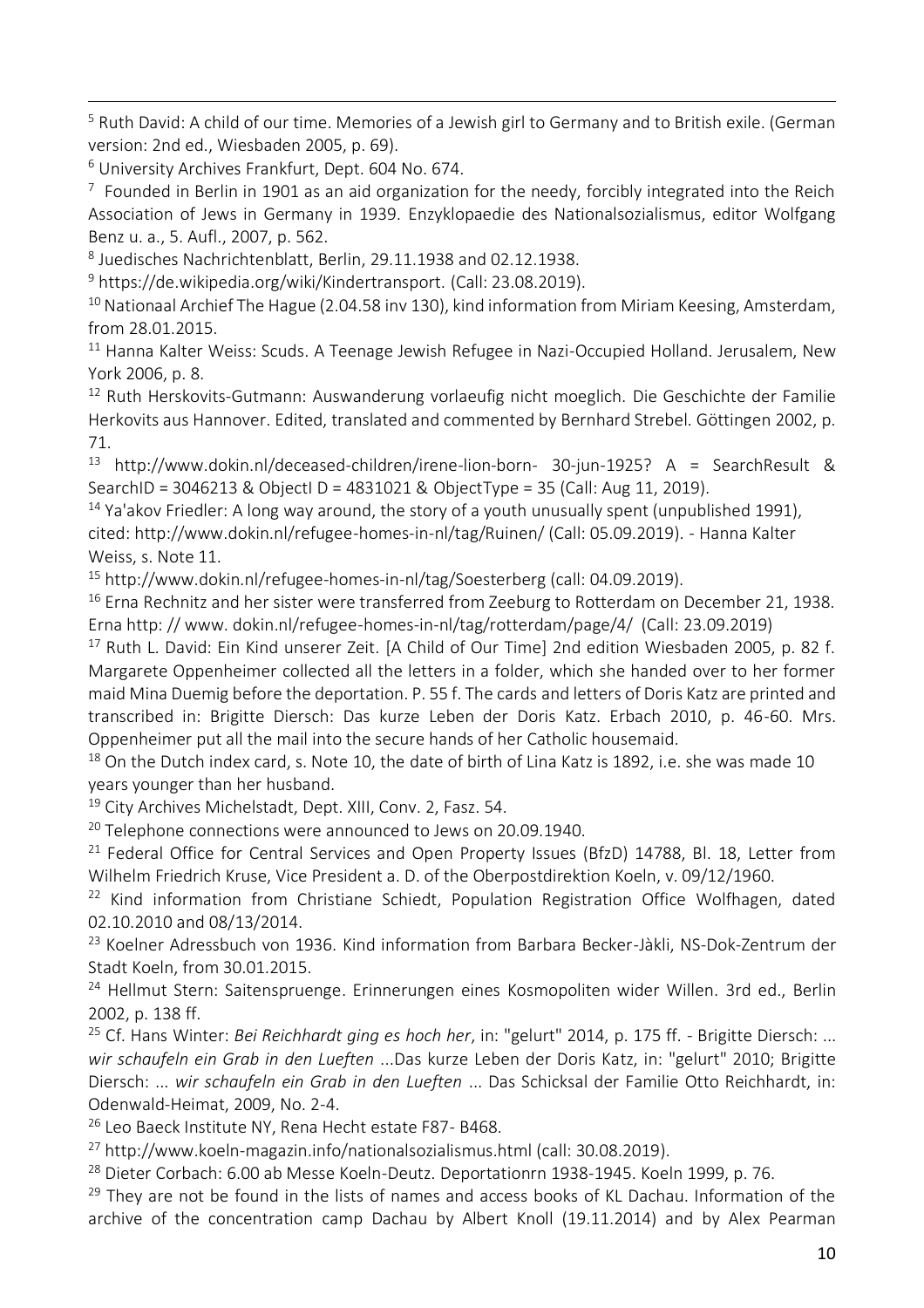(06.09.2019). - They are also not recorded in Sachsenhausen Concentration Camp: *In our databases no entries could be found for Leopold Wertheimer and Emil Reichhardt*. Kind information from Monika Liebscher, archive of Sachsenhausen Concentration Camp Memorial, 12.09.2014).

<sup>30</sup> See above, Monika Liebscher, information from 16.06.2011.

<sup>31</sup> Reichsgesetzblatt (RGBl.). Ed. Reichsministerium des Innern. Berlin 1938, I, p. 1579, p. 1580 and 1581, quoted from Walk, Joseph: Das Sonderrecht fuer die Juden im NS-Staat. Heidelberg, Karlsruhe 1981, p. 254 f.

 $32$  Otto Reichhardt had taken over the department store (Braunstrasse 14) in 1910, and Hugo Katz the store (Schulstrasse 3) in 1928.

<sup>33</sup> See Walk, note 32, p. 270.

<sup>34</sup> Kind information from Jana Wackernagel, city archives Erfurt, from 03.09.2014.

<sup>35</sup> Ober Finanzdirektion (OFD) Münster 05608 Bu - J 2975 Rü.

<sup>36</sup> Kind archive information from Hartmut Klatt, Buerger-Buero Hockenheim, 19.11.2014.

<sup>37</sup> Bernard Wasserstein: The Ambiguity of Virtue. Gertrude van Tijn and the Fate of the Dutch Jews. Cambridge, Massachusetts, and London, England, 2014, p. 57 f.

<sup>38</sup> http://www.dokin.nl/refugee-homes-in-nl/tag/driebergen/ page / 2 / (call: 15.09.2019).

<sup>39</sup> Lea Appel: Het brood the doden. Geschiedenis en ondergang van een joods meisjes-weeshuis. Maastricht 1982, p. 97-110.

<sup>40</sup> Landesverband Nordrhein-Westfalen (LAV NRW), R Personenstandsregister, Standesamt Koeln III, Sterbefaelle 1940, vol. 01, no. 341 / Cologne III.

<sup>41</sup> LAV NRW, R Personenstandsregister, Standesamt Koeln, Lindenthal/ Sterbefaelle 1941, vol. 01, No. 374.

<sup>42</sup> https://de.wikipedia.org/wiki/Wagner-B%C3%BCrckel- Action (call: 08.09.2019).

<sup>43</sup> Stadtarchiv Michelstadt, Dept. 13, Conv. 2, Fasz. 54.

<sup>44</sup> http://www.mainz.de/kultur-und-wissenschaft/stadtgegeschichte/magenza/juedischesmainz.php # c18 (Call: 08.09.2019).

<sup>45</sup> LAV NRW, R Personenstandsregister, Standesamt Koeln III, Sterbefaelle 1941, vol. 01, no. 335. - The graves of Sophie Reichhardt, Emil Reichhardt and Leopold Wertheimer are located in the Jewish cemetery Koeln-Bocklemuend, kind information from Remigius Boeselager, Guetersloh, 16.06.2010, and kind information from Daniel Lemberg, Cemetery Administrator of the Synagogue Community Cologne K.d.oe.R., Jewish cemetery Koeln-Bocklemuend, from 18.09.2011.

<sup>46</sup> See note 29, Corbach, p. 317 f., 872, 307. - The surname Reichhardt is never spelled correctly on the transport lists; see. Brigitte Diersch: For Law and Justice, in: "gelurt" 2014, p. 222 f.

<sup>47</sup> Kind information from Dr. Andreas Freitaeger, University Archive Cologne, 14.09.2011.

<sup>48</sup> Kind information from Dr. Claudius Stein, Archive of the Ludwig Maximilians University, from 20.09.2011.

<sup>49</sup> Kind information from Dieter Knippschild, Stadtarchiv Dortmund, dated 03.01.2011.

<sup>50</sup> Lutz van Dijk: Kein Wort zu niemand. Munich 2002, p. 102. - Jutta Rosen: Te midden van vreemden. Haifa 2001, p. 37.

<sup>51</sup> https://de.wikipedia.org/wiki/Judenrat\_Amsterdam (call: 13.09.2019).

<sup>52</sup> See 51 above, p. 101 f.

<sup>53</sup> https://de.wikipedia.org/wiki/Judenrat Amsterdam (call: 13.09.2019).

<sup>54</sup> See note 40, pp. 100-102.

<sup>55</sup> https://de.wikipedia.org/wiki/Het Apeldoornsche Bosch (call 13.09.2019).

<sup>56</sup> Kind information from Raymund Schuetz, The Netherlands Red Cross, WWII Archives & Research Unit, 10.01.2014.

<sup>57</sup> Jutta Rosen, Note 51, pp. 48-51, and Lea Appel, Note 40, p. 107 ff.

<sup>58</sup> Kind information from Guido Abuys, Kamp Westerbork, from 06.03.2009.

<sup>59</sup> See above from 01.03.2010.